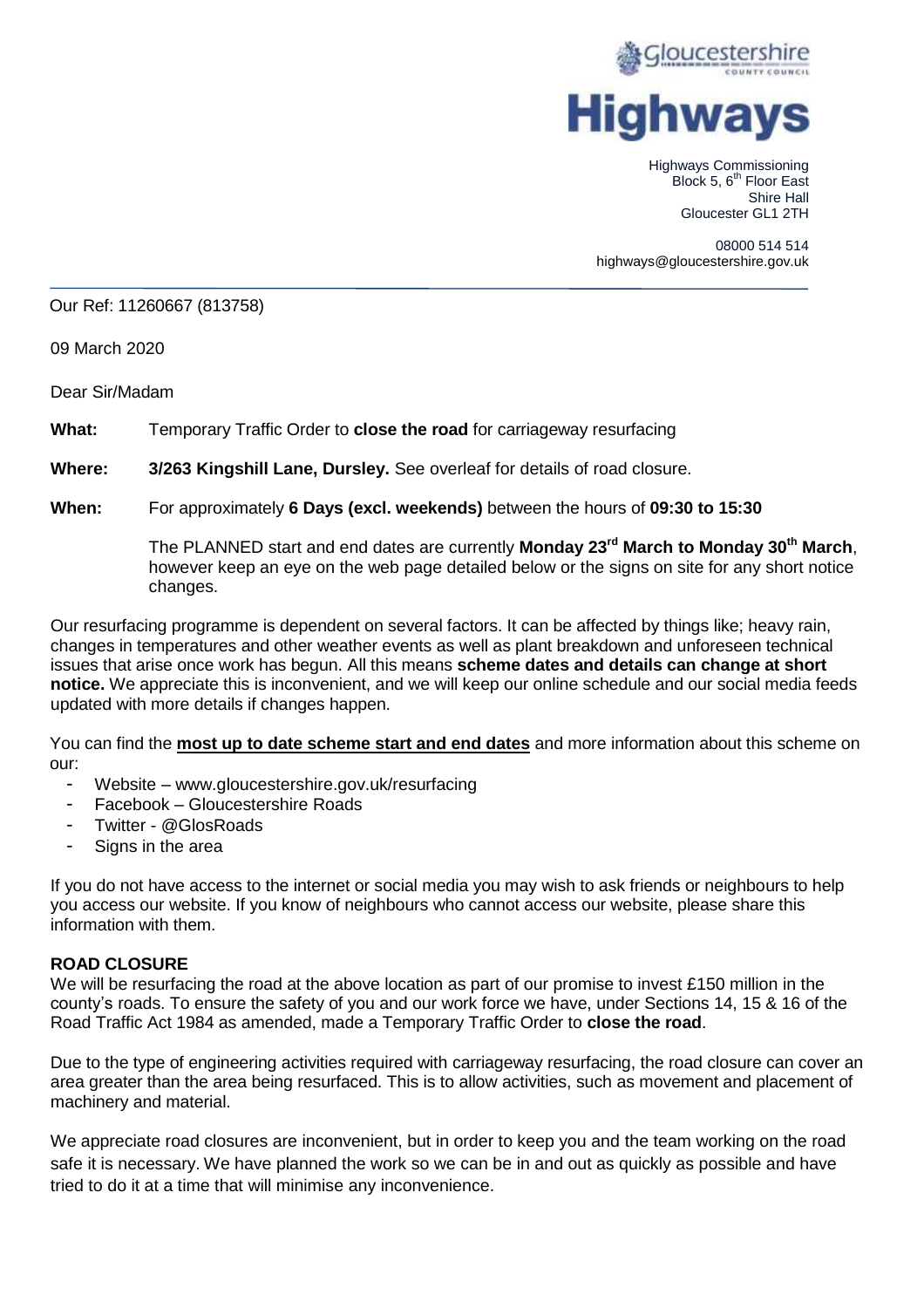# **ACCESS**

In accordance with the Temporary Traffic Order, we are not permitted to allow any person or vehicle to proceed along the closed roads; with the exception of pedestrian access to properties, emergency vehicles, and statutory undertakers responding to an emergency situation.

Therefore, if you normally drive into or out of this area during the hours when the road closure is in place, we ask you to please make alternative arrangements.

# **SPECIFIC ACCESS FOR HOSPITAL**

**We will attempt to maintain access FOR THE HOSPITAL ONLY via either Kingshill Lane or Everlands to Lister Road. However there will be a short period of time whilst we are working directly across the entrance to Lister Road when access will NOT be available (with the exception of blue light emergency vehicles).**

**Works will be undertaken in two sections with activity taking place on either Kingshill Lane or Everlands. Depending on which section is being worked on access for the hospital will be available via the other section.**

**We are unable to specify exactly when to approach from which direction; however the appropriate hospital diversion will be sign posted on site as the works progress together with the official diversion route.**

**Hospital traffic into and out of Lister Road will be managed by two way traffic lights while works are in progress.**

## **Contact Us**

Thank you in advance for your patience and co-operation. If you have any queries please refer to the Frequently Asked Questions leaflet delivered with this letter, or contact us on 08000 514514. Below is a map showing the extents of the road closure.

David Hicks Structural Maintenance Team Manager Gloucestershire County Council Structural Maintenance



Follow us on Social Media for updates on this and other road schemes in Gloucestershire: